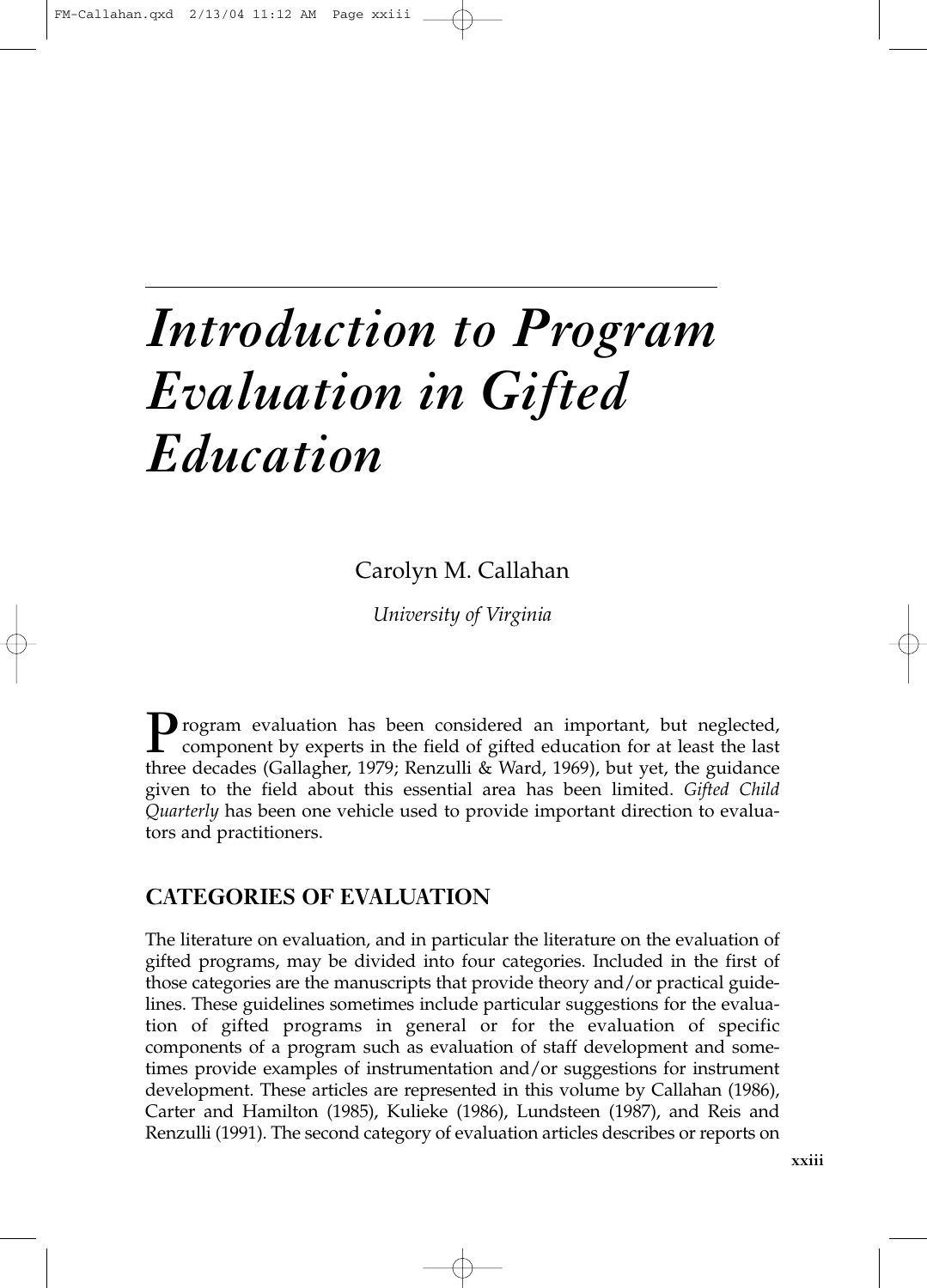#### **xxiv Program Evaluation in Gifted Education**

specific program evaluations. Such *Gifted Child Quarterly (GCQ)* articles as the VanTassel-Baska, Willis, and Meyer (1989) article summarize evaluations of the effectiveness of particular programs such as a self-contained program for gifted. The report by Avery, VanTassel-Baska, and O'Neill (1997) describes the evaluation of a suburban gifted program using multiple models, and Landrum (2001) documents the evaluation of a catalyst program using a consultation/collaboration approach to providing services for gifted students. The third category of program evaluation articles provides stimuli for the discussion of issues surrounding the evaluation process. For example, in this collection authors from outside the field of gifted education have published provocative ideas in *GCQ* that stimulate our thinking about alternatives to the evaluation of student performance. Baker and Schacter (1996) and Wiggins (1996) offer new ideas for the assessment of gifted students using expert performance as the basis for setting standards. The last category of evaluation articles, research on the evaluation process, is sadly missing from *Gifted Child Quarterly* and nearly absent from the literature on gifted program evaluation. Callahan, Tomlinson, Hunsaker, Bland, and Moon (1995) have conducted research on the factors that increase the likelihood that recommendations from program evaluations will be implemented. Hunsaker and Callahan (1993) examined the degree to which current evaluation practices in the field of gifted education utilized the multiple methodologies, sources, analysis techniques, and reporting formats recommended in the *Standards for the Evaluation of Educational Programs, Projects and Materials* (Joint Committee on Standards for Educational Evaluation, 1981)*.* But these publications represent nearly the entire body of research on evaluation practice.

The articles that represent these four categories from *GCQ* in this volume have offered important guidance to the field because they raise significant issues. But the glaring omissions within each category and across categories suggest our work is not done.

#### **Category I: Guidelines for Evaluating Programs and Products**

A set of common and useful principles cut across the articles in this category, with individual authors each offering unique variations on the themes. The importance of formative is stressed by Carter and Hamilton (1985) based on assumptions about the importance of gifted programming, but Callahan stresses the importance of addressing all questions of audiences served by the evaluation including summative evaluation questions. Commonalities or agreed upon principles of program evaluation include: carefully planning to ensure that the evaluation addresses the concerns of critical players in the program; narrowing the evaluation questions to those of most critical importance; ensuring that data collection is systematic; recognizing and acting on the importance of creating a collaborative relationship between evaluator and client; ensuring that student product outcomes be considered as one focus of the evaluation plan; ensuring that data collection is systematic, appropriate to the question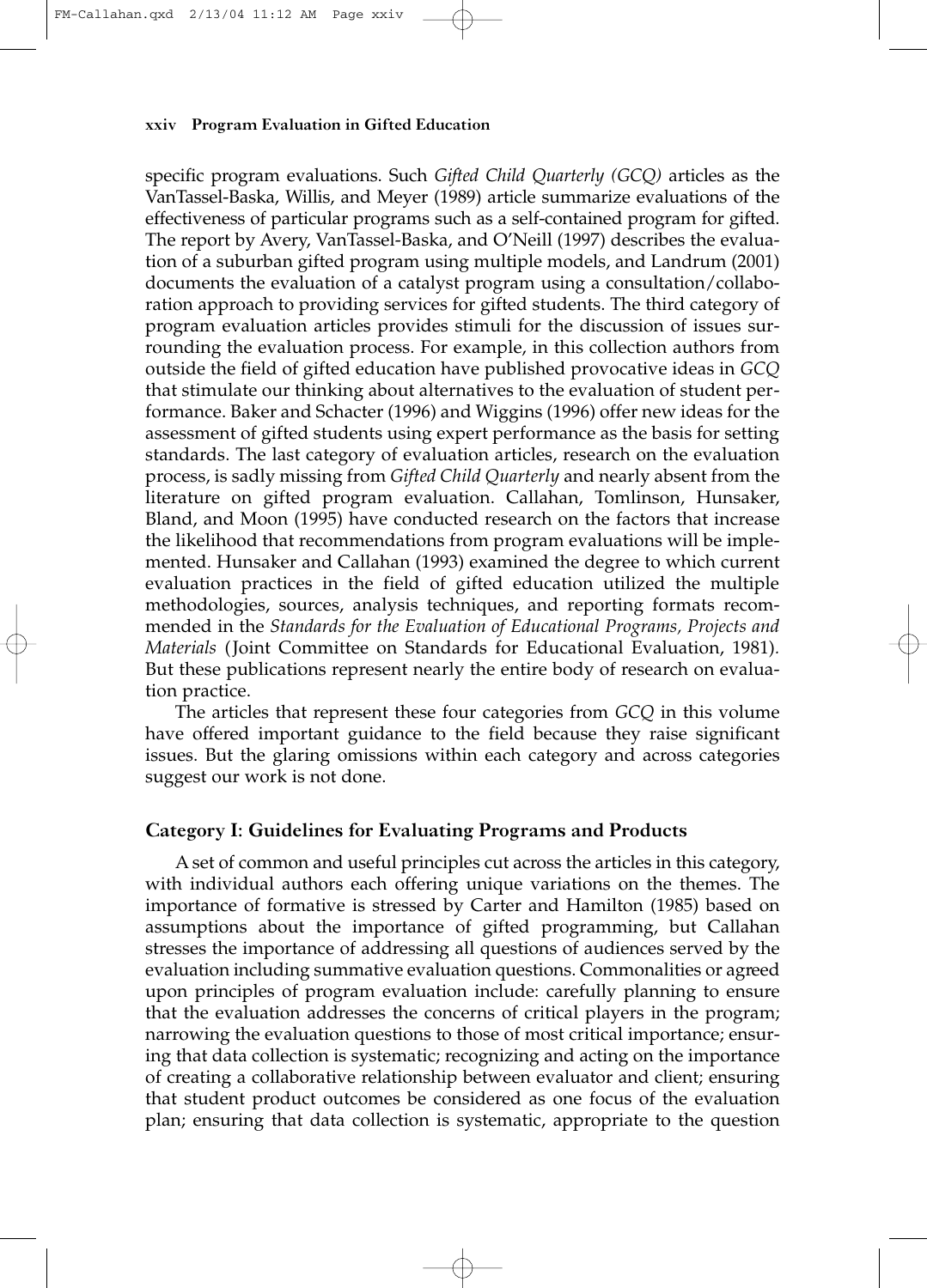posed, and carefully weighed; and finally, that communication is clear and timely (Callahan, 1986; Carter & Hamilton, 1985).

One of the particular suggestions that deserves attention is that evaluations be designed to address not just "easy to answer" evaluation questions with easy to construct instruments, but that evaluations address the most important questions for good decision making, and that evaluation data collection use the most direct and valid tools. Using staff development as her example, Kulieke (1986) notes that while questionnaires will provide data on teachers' perceptions of their needs and competencies, she also stresses the importance of direct observation in ascertaining the actual teaching behaviors and the quality of implementation of teaching strategies appropriate for gifted learners.

Kulieke has also made a significant contribution by providing an example of the use of the evaluation process as a valuable tool in needs assessment. While all evaluators talk of the use of evaluation data in the development of recommendations for program improvement, her discussion of needs assessment is a concrete example of the way an evaluation process can directly inform program decisions. Her outline of the ways in which evaluation data collected about particular types of inservice programs illustrates the range of purposes that evaluation can serve, as is outlined by Callahan and Caldwell (1986, 1995). Kulieke's approach also exemplifies ways in which evaluation can provide information on the degree to which the program design meets identified needs of the target audience, the degree to which a program is implemented as designed, and the degree to which behaviors are changed or learning occurs as a result of program implementation.

Callahan (1986) and Carter and Hamilton (1985) both stress the importance of including key decision makers in the selection of foci for an evaluation. However, Carter and Hamilton define the decision makers as the administrators of the program and only suggest going beyond that group in the case where administrators do not have clear goals for the evaluation, while Callahan expands the initial concept of decision makers to include both internal audiences and external audiences who have a stake in the program's effectiveness.

Another commonality of the Callahan (1986) and Carter and Hamilton (1985) approaches is the identification of essential components of gifted programs that should be considered as targets of the evaluation process. Both of these lists of essential components resemble the Key Features of Program for the Gifted that were identified by Renzulli (1975), but should now be updated to reflect the standards for excellence in gifted programs that have been elucidated by the National Association for Gifted Children to include: Program Design, Program Administration and Management, Curriculum and Instruction, Student Identification, Professional Development, Social and Emotional Guidance ad Counseling, and Program Evaluation (Landrum, Callahan, & Shaklee, 2001).

As the process of selecting the more narrow questions within each of these categories evolves, the literature suggests questions of concern to internal and external audiences, questions relating to the central functioning of the program,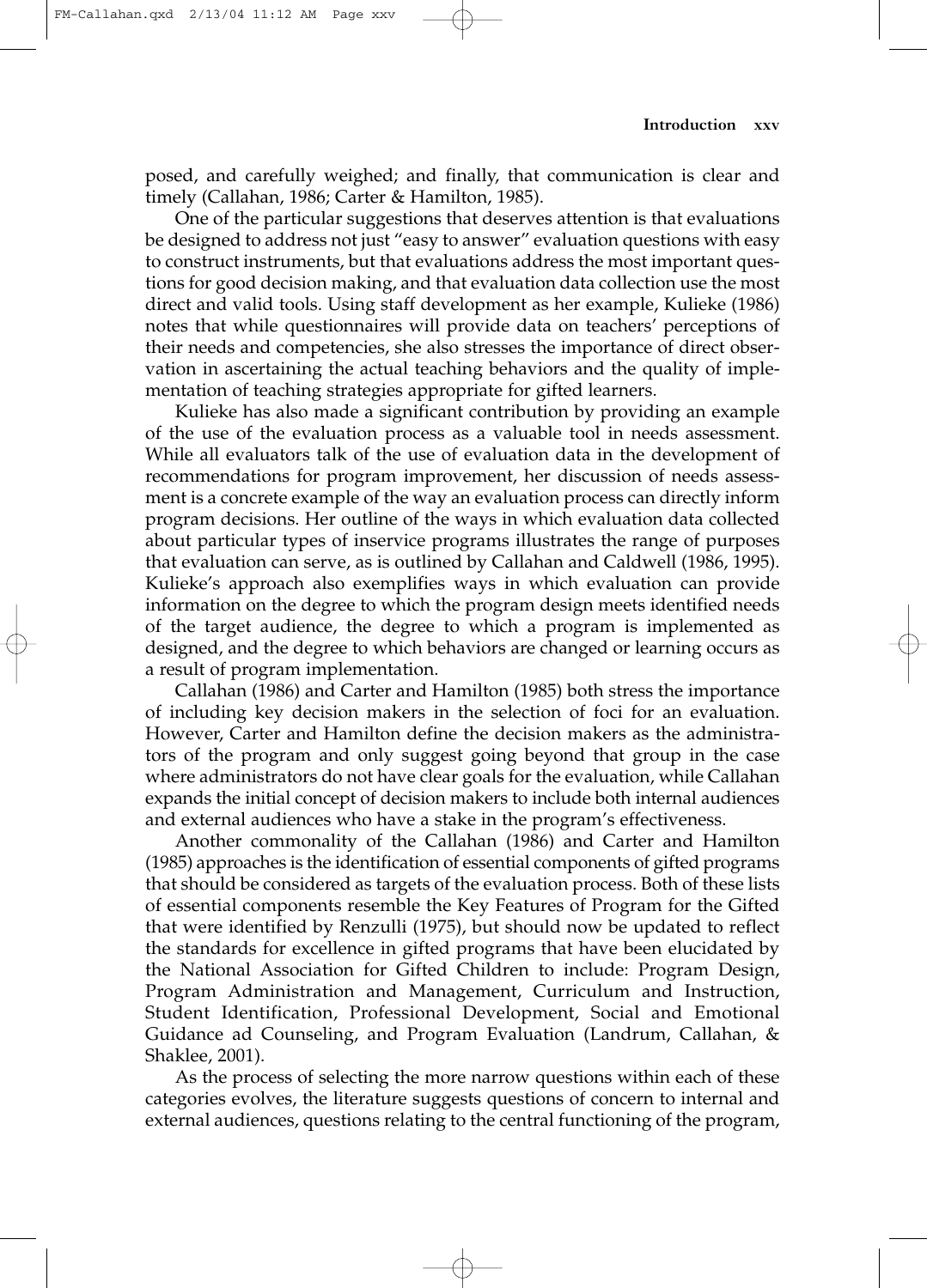#### **xxvi Program Evaluation in Gifted Education**

questions that history suggests represent potential problems that may inhibit good program functioning, and questions where information is needed soon for decision making should take priority (Callahan, 1986).

These authors also present the recurrent theme of the importance of selecting or creating reliable and valid instruments and strategies for collecting data for the decision-making processes of evaluation—whether the evaluation question focuses on process or student outcomes. Carter and Hamilton (1985) note the importance of considering the type of evaluation question and matching both the strategy and the particular data collection instrument selected to the evaluation questions. Like Wiggins (1996), Callahan (1986) and Reis and Renzulli (1991) point out the weaknesses inherent in using only paper-and-pencil, standardized tests to assess student outcomes. But, as this collection illustrates so vividly, little has been done to expand the available collection of alternative instruments that have been subjected to the rigors of psychometric examination. Kulieke (1986) offers an instrument of classroom observation based on the *Martinson-Weiner Rating Scale of Behaviors in Teachers of the Gifted* (Martinson, 1976), but does not provide reliability or validity data. The only alternative instrument offered with the expected, adequate psychometric properties is the *Student Product Assessment Form* (SPAF) (Reis & Renzulli, 1991). The review of the related literature in this article illustrates the field's lack of validated instruments to assess students' creative products, but provides good news about one instrument with excellent statistical properties that could be widely used.

# **Category II: Descriptions of Specific Program Evaluations**

The evaluation summaries of Avery, VanTassel-Baska, and O'Neill (1997), Landrum (2001), and VanTassel-Baska, Willis, and Meyer (1989) are valuable in illustrating how the general principles presented in the articles discussed in the first category might be applied, but they also illustrate the continued lack of development of instruments to assess student outcome goals. In presenting the results of an evaluation of a local district program, Avery, VanTassel-Baska, and O'Neill (1997) illustrate the ways in which the questions of classroom observations may be used to determine whether or not the curriculum and instructional strategies are differentiated appropriately. This evaluation also provides guidance in outlining the ways in which reporting and communicating results through multiple vehicles enhances utilization of results.

However, as Avery, VanTassel-Baska, and O'Neill (1997) point out, "the traditional linch [sic] pin of student performance" is not addressed in this report, (p. 124) nor is it addressed in the report of Landrum. However, Landrum (2001) has provided a creative example of using alternative data sources as a means of judging the effectiveness of implementing a new program model and using subjects as their own control over a period of time. By collecting data on: changes in use of classroom instructional strategies; the frequency of opportunity for gifted students to engage in activities that might be characterized as more rigorous; and standardized test performance, Landrum confirmed the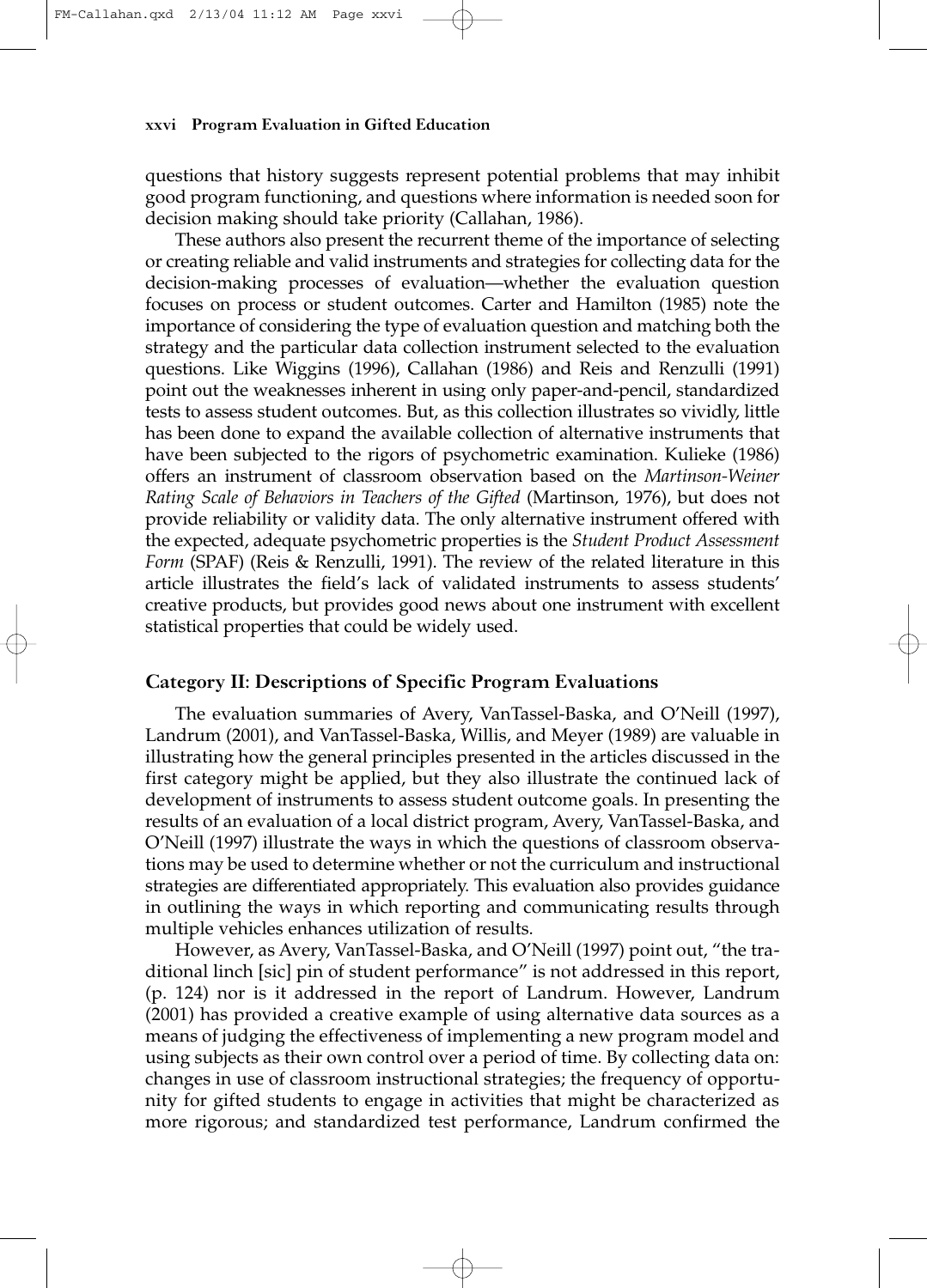effects of the implementation of a consultation model on classroom behaviors of teachers.

The evaluation of the full-time, self-contained classroom (VanTassel-Baska, Willis, & Meyer, 1989) illustrates one strategy for finding a comparison group to use as a basis for attributing the changes in student test scores to the program intervention. One additional important consideration that is suggested by the analysis in this article is the need to present and discuss effect sizes. With such large samples we may find significant, but meaningful effects.

But these evaluations also point to the difficulty in establishing adequate comparison groups and the difficulty in identifying adequate instruments for measuring student outcome variables.

# **Category III: Issues in Evaluation**

A careful presentation of arguments for and against setting expert performance as the standard in assessing student performance in programs for the gifted is provided by Baker and Schacter (1996) and Wiggins (1996). Baker and Schacter also offer the possibility of using performances of teachers with content expertise to establish the levels of expertise we would set as goals for student achievement. A third possibility they offer is to use the performances of identified gifted students. Their discussion of these possibilities raises issues of developmentally appropriate considerations, but importantly, suggests areas of potentially valuable research in the area of evaluation of student outcomes. Wiggins acknowledges the potential resistance to setting standards using superlative performance as the goal, but argues, "faculties should always calibrate their local standards to such exemplars, anchoring the highest point in their scoring system with such examples of excellent performance. It is the only way for teachers as well as students to have valid, compelling, stable targets at which to aim" (p. 66). He further cautions against the overemphasis on process, form, and content in student products while stressing the importance of evaluating the effect of products if we wish to preserve the development of creativity—the degree to which the products "persuade an audience, satisfy a client request, or solve a problem" (p. 67). His discussion of expectations versus standards is a compelling argument for continued exploration and debate about the use of this approach.

# **DEFICITS IN OUR LITERATURE BASE IN EVALUATION**

One of the characteristics of a collection of articles from journal such as *GCQ,* or any other research-oriented journal, is that the manuscripts are reviewed using stringent criteria for traditional experimental design (although more recently, the qualitative paradigm has received increasing attention). Evaluations are not research studies with expectations of strictly controlled experimental and control groups, and they are not designed with expectations for generalizability to other settings or with the expectation of expanding the general knowledge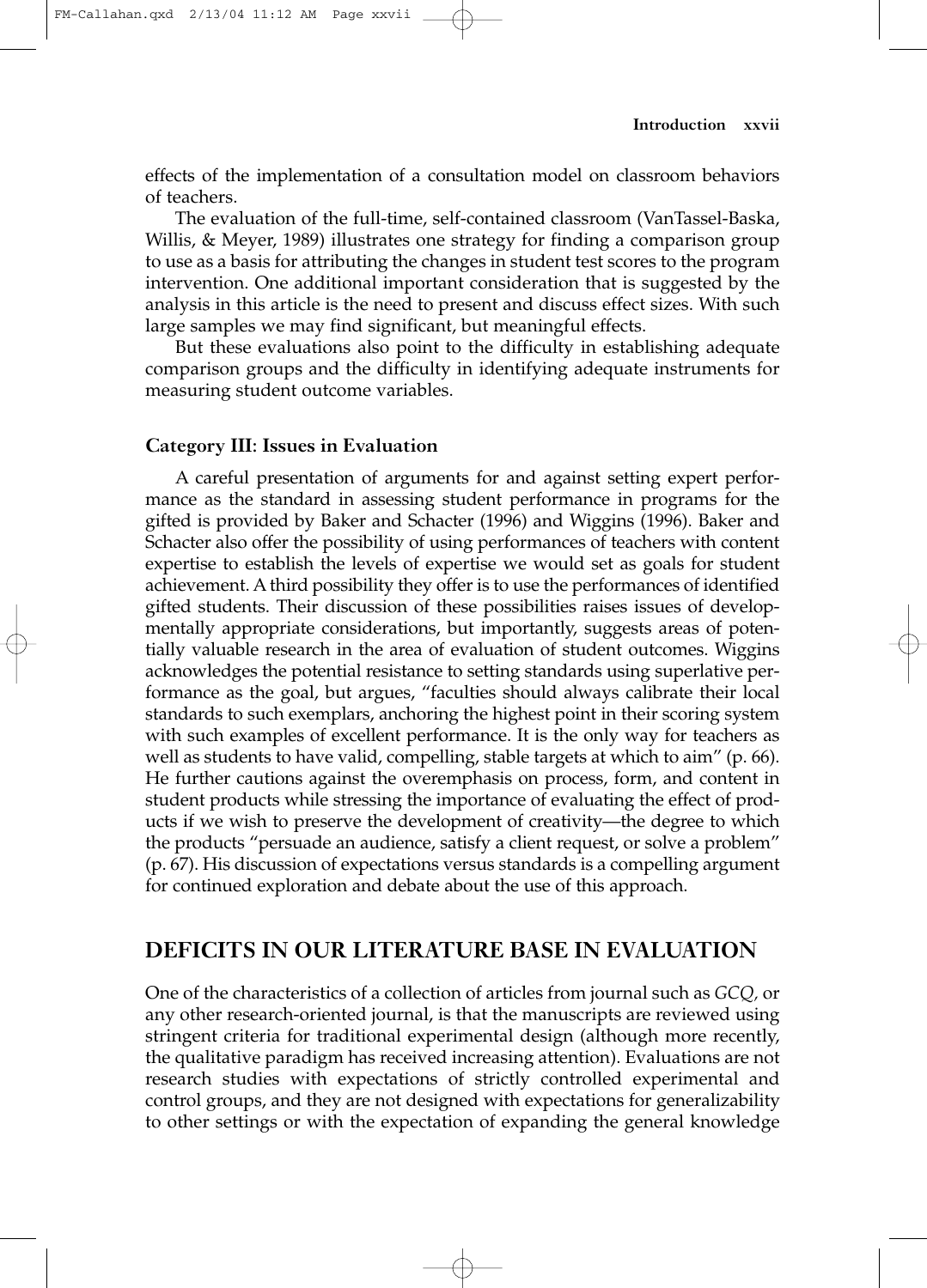#### **xxviii Program Evaluation in Gifted Education**

base. Because evaluations do not and should not/cannot be expected to adhere to these rigid criteria, they are not likely to be published. Further, most evaluations are carried out with expectations on the part of the program and school district that the information gathered has the purpose of informing the program only of the strengths, weaknesses, and accomplishments of a particular school district's efforts in meeting the needs of the gifted. Hence, the practical examples of good evaluation are limited in the research base. Only authors who are able to gain the permission of the districts with which they work to "expose" the findings are able to translate the particular evaluation report into a publishable manuscript. And only those authors who are able to frame the evaluation study as exemplars of evaluation or who have been fortunate enough to be able to create some semblance of a comparison group have been successful in bringing the knowledge learned from evaluation studies to the public domain.

# **Examples of Lessons Learned**

The limitations discussed above have deprived our field of important information that could be used to guide others in the formulation of plans for the oftneglected, but critical, aspect of program planning and revision. Evaluators who are actively engaged in the important process of gathering data on program process and products should be giving consideration to using the lessons that they learn through the evaluation process to inform others who either execute evaluation themselves or seek to engage outside, independent evaluators. Particularly, there is a need to explicate ways in which the difficult question of program impact can be addressed by careful, creative, and systematic data collection. Informing others of the existence of useful assessment tools and providing data on the reliability and validity of new, innovative assessment tools as Reis and Renzulli (1991) have done.

# **Longitudinal Evaluation**

One of the most neglected aspects of the evaluation of gifted programs has been longitudinal or long-term impact assessment. The evaluation studies in this compendium (Avery, VanTassel-Baska, & O'Neill, 1997; Landrum, 2001; VanTassel-Baska, Willis, & Meyer, 1989) report on student outcomes that represent the impact across one- to two-year assessment periods. The literature fails to carefully track or provide a model for the evaluation of the impact of school programs across the span of the child's career in a gifted program—particularly as the program spans the elementary, middle, and high school years. Hertzog (2003) lamented the lack of evaluation data that provides program decisionmakers with evidence of lasting or cumulative effects of programming strategies or curricular modifications. Like longitudinal research, longitudinal evaluation studies require unique planning and investments of resources—both time and energy—that go beyond the ordinary or evaluations that are in response to "crises" in the gifted program. Gifted program evaluation that is implemented "at the moment" is hampered in the assessment of long-term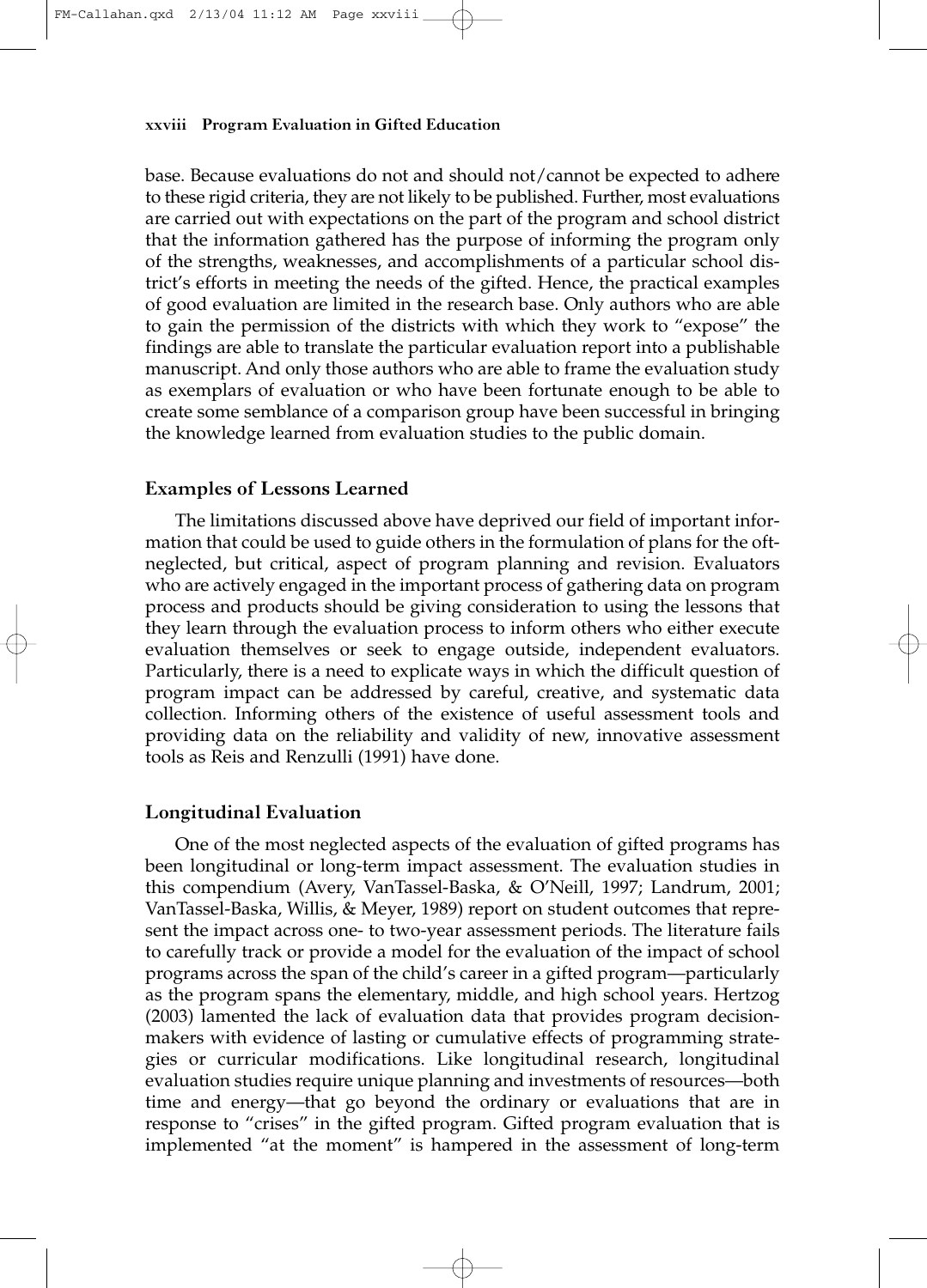effects by several factors. First, without anticipatory planning, student databases are not created to ensure that tracking of students is possible, that careful plans are designed and executed to ensure appropriate assessment intervals with careful selection or creation of outcome measures, that students who leave the program or school district are either monitored or even noted, etc.

Longitudinal evaluation, as all evaluation, requires that school personnel can answer the essential question, "How will these students be different—what will they know, understand, be able to do?" What dispositions will they have when they graduate from your high schools (or finish middle school, or leave elementary schools) than they would have been if the gifted program had not existed or they had not participated? Answers to these questions are foundational to determining whether a gifted program is effective in achieving its goals, yet often neither articulated nor evaluated.

# **Evaluating Programs for Special Populations of Gifted Learners**

With the increased attention to groups of learners who have typically been underrepresented in programs for the gifted, and the numerous projects targeting these students through the Javits Gifted and Talented Program, issues surrounding the identification of appropriate program and student goals as well as issues of appropriate techniques for evaluating these programs have emerged. Descriptions of these programs have been provided in such publications as *Contexts for Promise* (Callahan, Tomlinson, & Pizzat, n.d.). As House and Lapan (1994) note, evaluation of these programs presents the same issues as presented in evaluation of all gifted programs, but with an additional layer of issues that emanate from the particular problems in evaluation of any programs that focus on at-risk populations. These include issues of assessment surrounding disadvantaged and limited-English-speaking populations, selection of appropriate indicators (drop-out rates, percentage of students going to college, etc.), and the tenuous nature of gain scores as indicators of success.

#### **Uniquely Applicable Models**

Despite the common sense and useful guidelines provided in these articles and in the other parallel articles, book chapters, and monographs, it is notable that all of these principles and models represent adaptations of existing general program evaluation models. The emergence of a new and unique model has not yet occurred. Whether such an evolution is necessary cannot be answered definitively, but we might ask whether such a model might be the stimulus for more widespread acceptance and use of evaluation as an integral part of program planning in gifted education.

### **Models That Integrate Qualitative and Quantitative Approaches**

It is also noticeable that the field has yet to present a clear and useable set of guidelines for the integration of quantitative and qualitative data collection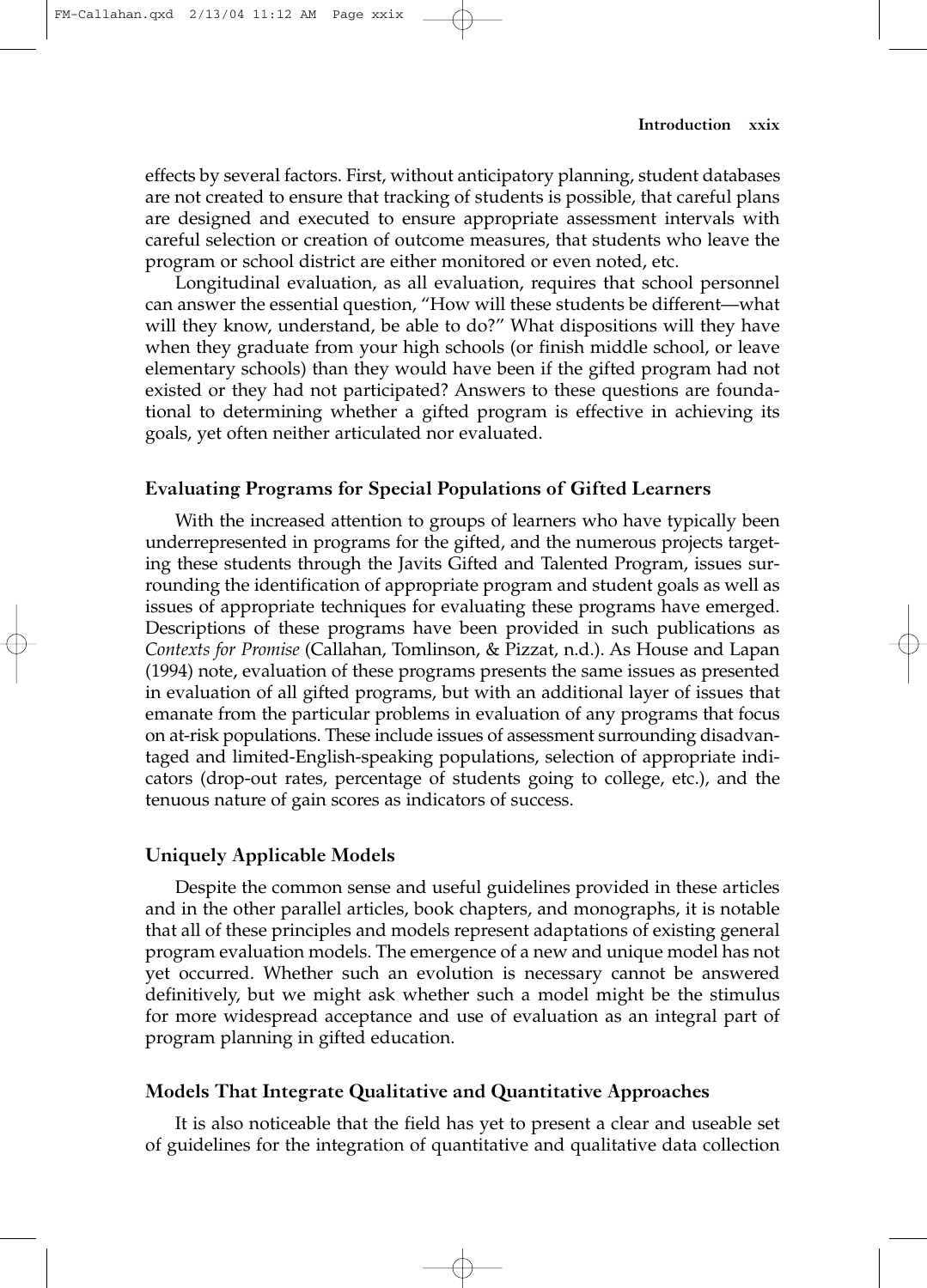#### **xxx Program Evaluation in Gifted Education**

and analysis. Barnette (1983) described naturalistic approaches to gifted and talented program evaluation and Lundsteen (1987) presents a research model with an ethnographic base as a potential model. Lundsteen has articulated the importance of qualitative approaches in helping understand the patterns and interactions within a program, which affect program efficiency and potency. Yet, the field has not built upon this work, nor has it provided careful guidance and illustrations in implementation of the qualitative approach, which can easily be misused, and subsequently, disregarded as too subjective if not correctly implemented.

Nor has the field generated a range of solutions to the issues that arise in determining whether program interventions have had an appreciable effect on student growth and development. Carter (1992) offered one model to address the problems in creating a true experimental approach to gifted program evaluation; however the models currently offered represent adaptations of general models rather than models specifically designed to address the many unique issues that have been raised about evaluating programs for the gifted.

# **CONCLUSION**

It appears that the work of evaluation is not yet finished and many challenges still remain to be addressed by researchers and evaluators. The paucity of application of the knowledge we have and the holes in the research base create the opportunity for experts to make valuable contributions to increased effectiveness and efficiency of programs for the gifted.

# **REFERENCES**

- Avery, L. D., VanTassel-Baska, J., & O'Neill, B. (1997). Making evaluation work: One school district's experience. *Gifted Child Quarterly, 41*(4), 124-132. **[See Vol. 11, p. 61.]**
- Baker, E. L., & Schacter, J. (1996). Expert benchmarks for student academic performance: The case for gifted children. *Gifted Child Quarterly, 40*(2), 61-65. **[See Vol. 11, p. 109.]**
- Barnette, J. J. (1983). Naturalistic approaches to gifted and talented program evaluation. *Journal for the Education of the Gifted, 7*(1)*,* 26-37.
- Callahan, C. M. (1986). Asking the right questions: The central issue in evaluating programs for the gifted and talented. *Gifted Child Quarterly, 30*(1), 38-42. **[See Vol. 11, p. 1.]**
- Callahan, C. M., & Caldwell, M. S. (1995). *A practitioner's guide to evaluating programs for the gifted.* Washington, DC: National Association for Gifted Children.
- Callahan, C. M., & Caldwell, M. S. (1986). Defensible evaluations of programs for the gifted. In C. J. Maker (Ed.), *Critical issues in gifted education* (pp 277-296). Rockville, MD: Aspen.
- Callahan, C. M., Tomlinson, C. A., Hunsaker, S. L., Bland, L. C., & Moon, T. (1995). Instruments and evaluation design used in gifted programs. (RM 95132). Storrs, CT: The National Research Center on the Gifted and Talented, University of Connecticut.
- Callahan, C. M., Tomlinson, C. A., & Pizzat, P.M. (n.d.). *Context for promise: Practices and innovations in the identification of gifted students.* Charlottesville, VA: University of Virginia.